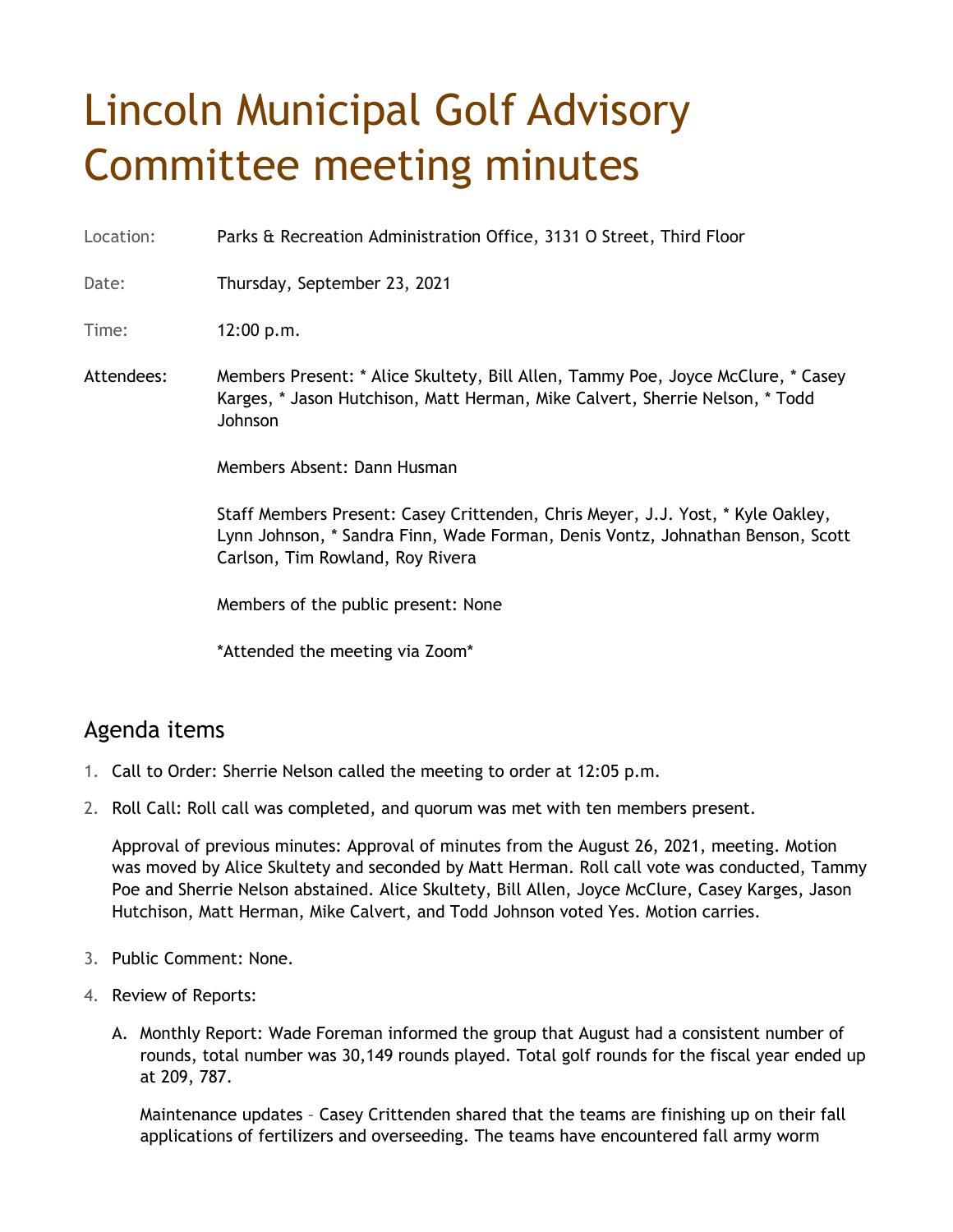infestation. Staff has done a great job of mitigating damage by early scouting and mechanical elimination of eggs. The Highlands Maintenance Team along with Denis Vontz and his staff and other maintenance staff workers from other golf courses came together on the Korn Ferry qualifying tournament. Received positive feedback from the players. Old equipment has been maintained operational, some of the equipment is getting to the point that it will need replacing, after doing a quick inventory, Casey concluded that out of 110 pieces, 85 of those pieces of equipment are 8 years or older and out of the 85 pieces, 65 pieces are 10 years or older. After 3,000 hours of use, that is when the staff starts looking at replacing the equipment. Equipment is maintained by staff and when equipment needs to be repaired and maintained more frequently, it limits staff time on other items that are needing to be completed. Casey also mentioned that he is very excited about the progress of the Pioneers Golf Course  $# 5$  fairway. Halfway done with the sodding and will be completed by the 1<sup>st</sup> week of October.

- B. Monthly Rounds: 209,787 rounds for the fiscal year with Highlands leading the way 49,033 rounds.
- C. Financial/CIP: Year to date we are at \$870,942 through July and had good August, total may be over \$1M for the fiscal year. Finance has not closed the fiscal year yet. No items in terms of expenditures were added to the CIP.
- 5. Golf Organizations Update:
	- A. Lincoln Municipal Golf Association: Presented by Mike Calvert. Full memberships for LMGA stand at 396 individuals, 13 associates for a total membership of 409, up from last year. On September 12, had the Orange Ball and board meeting. Currently scheduling the Rewards Tournament and will be held on October 10<sup>th</sup> at Holmes Lake, also trying to arrange an event with Ashland, which will be a two-day event.
	- B. Lincoln Women's Municipal Golf Association Joyce McClure. 114 members and had a three club at Ager, 18 teams participated. Daily play is finishing. Plan to have a fall meeting this year, which will be held October 16<sup>th</sup> at Highlands.
	- C. Lincoln Senior Golf League: Bill Allen Finishing up 4<sup>th</sup> session on Mondays, session 5 registration is currently open and will begin the  $4<sup>th</sup>$  of October at Hillcrest and the 6<sup>th</sup> at Eden Hills and finish the three Wednesdays at Highlands, Pioneers and Holmes. This will be the end of the season.
- 6. Old Business:
	- A. Continuance of Reserve Fund vote on guidelines Discussion continued regarding developing a Reserve Fund for the Lincoln City Golf program. The intent is to provide a reserve fund to offset potential operations deficits due to unforeseen circumstances and for long-term stability of the municipal golf program. Language of the proposal was modified to clarify that the guidelines are not intended to create an obligation on operating net profits at the end of the fiscal year if funds have been withdrawn from the reserve during a prior fiscal year, and in the event of an emergency capital repair and replacement expenses are needed to keep facilities open to the public, funds may be withdrawn from the reserve.